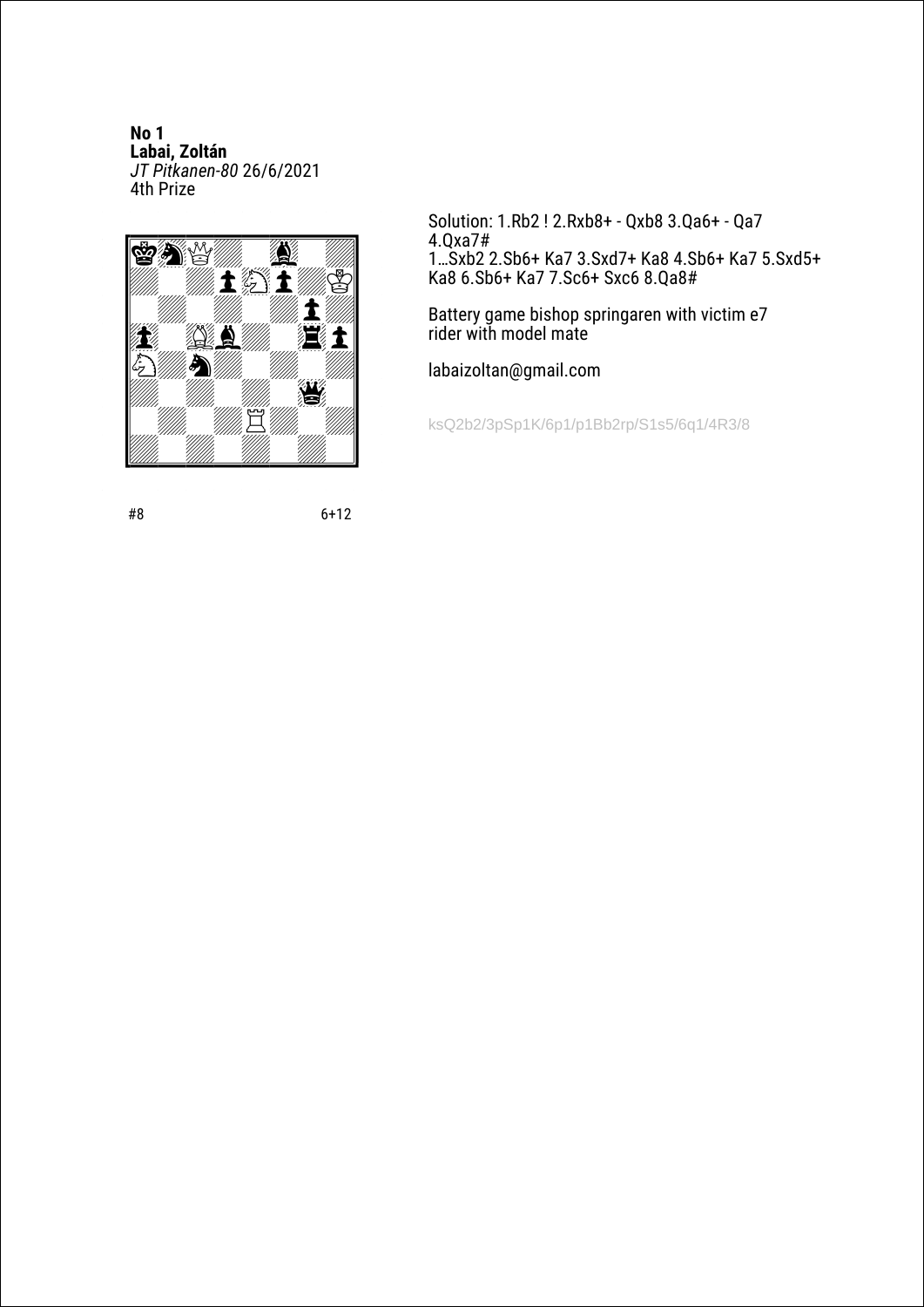**No 2 Labai, Zoltán** *M. Marandjuk 70 JT* 2019 1st HM



#4 11+7

Try: 1. Bd7? [2. e4#] 1. ... c4 2. e4+ Kc5 3. a5 Sc7 4. Bxd6# f5 4. Re5# But 1. ... f5! Try: 1. Re3? [2. Bxb7#] 1. ... c4 2. Bxb7+ Kc5 3. a5 ~ 4. Se4#] f5 4. Re5# But 1. ... Kc6! Solution: 1. Sd3! [2. Bd7 3. Sf4, e4# f5 3. Sf4 $#$  c4 3. e4#] 1. ... c4 2. Sb4+ Kc5 3. a5 Sc7 4. Bxd6# f5 4. Re5# 1. ... Kc6 2. Sc4 3. e4 Sc7 4. Rxd6# f5 4. Sde5# Kd5 3. Sa5 4. Sf4, e4# f5 4. Sf4#<br> $c4$  4.  $e4$ #  $c4$  4.  $e4$ # 1. ... f5 2. Sf4+ Kc6 3. Sc4 Sc7/f6 4. Rxd6#

Three-phase changes 2 move white after defending c4 and other changes

labaizoltan@gmail.com

2B1s3/1p2B1p1/1P1pRpP1/2pk4/P7/S1P3K1/4PS2/8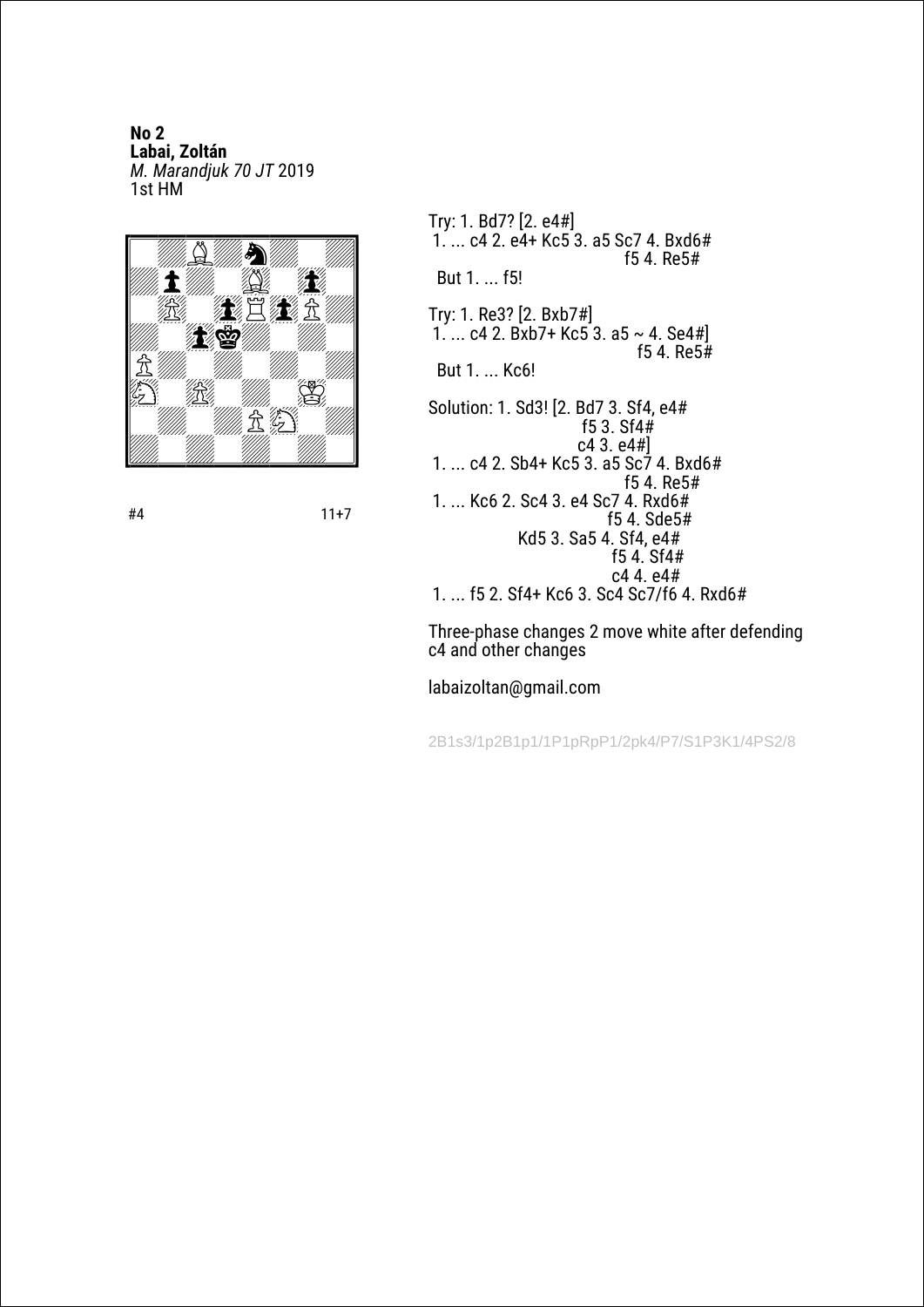**No 3 Labai, Zoltán** *E.Abdullayev 35 JT* 5/12/2021 3rd HM



Solution: 1. Bc3! 2. Rxc4+ Kd6 3. e4 ~ 4. e5# 1. ... Se3 2. Rd5+ Kf4 3. Be5+ Kg5 4. Sh7# 1. ... g5 2. Rd5+ Kf4 3. Bd2+ Se3 4. Rf5# 1. ... d5 2. Re4+ Kd6 3. Bb4+ Kc6 4. Rxc4#

Siers battery

labaizoltan@gmail.com

2b2S1s/1p1p1pK1/1P3Pp1/P3k3/P1pR2Pp/pp3B2/4P1sP/B7

#4 12+12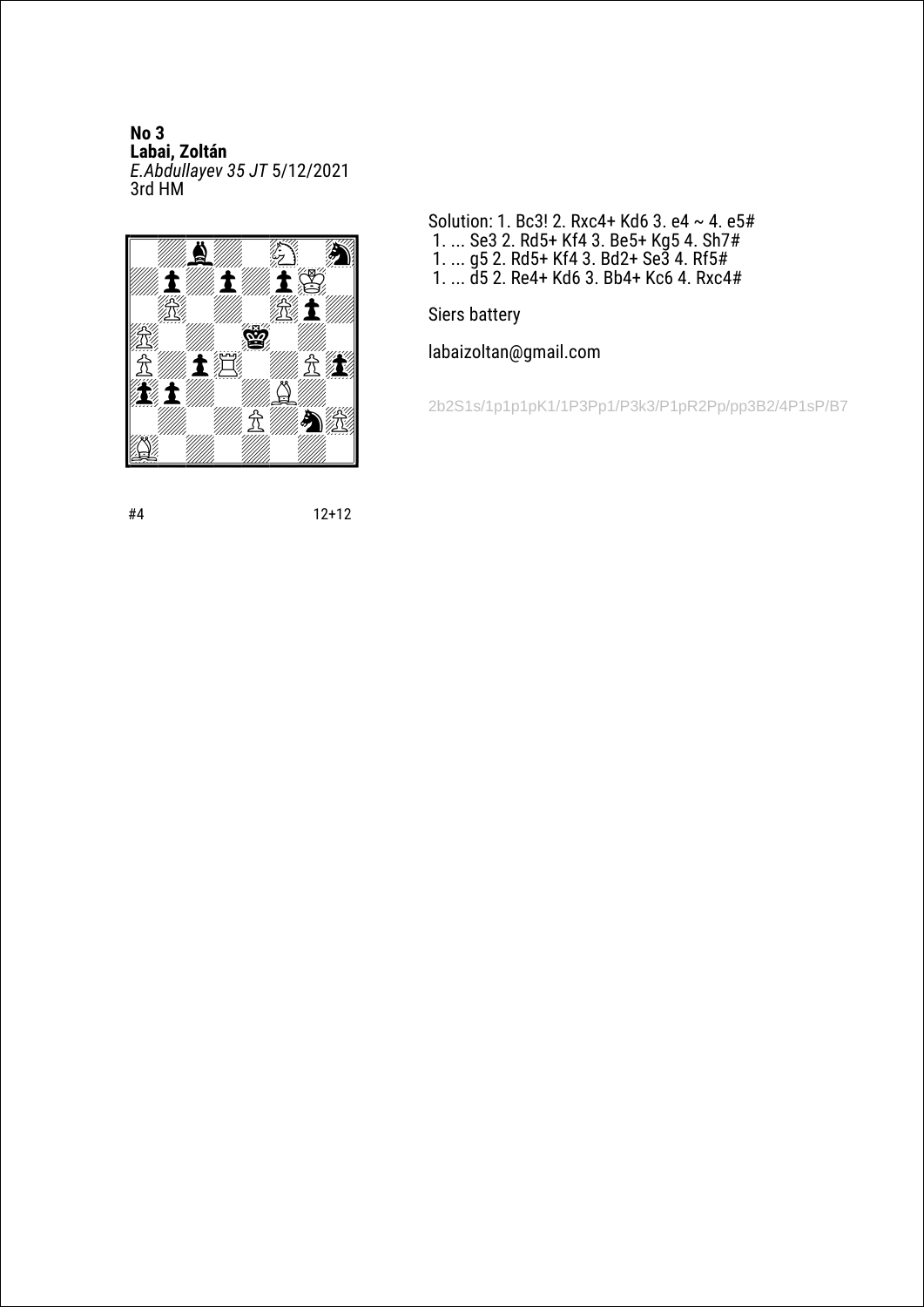No<sub>4</sub> Labai, Zoltán<br>1 TT FRME 2019 3rd Comm.



Solution: 1. Ra1! waiting<br>1. ... d4 2. Sf3 e1=Q+ 3. Kxe1 d2+ 4. Sxd2 d3 5. Ra2 bxa2 6. b3#

Mutual exchange of the position of the white king<br>and springaren against the basic position and the<br>model mate

labaizoltan@gmail.com

8/8/1p6/bp1p4/kp6/sp1p4/RP1Kp3/4S3

#6

 $4 + 10$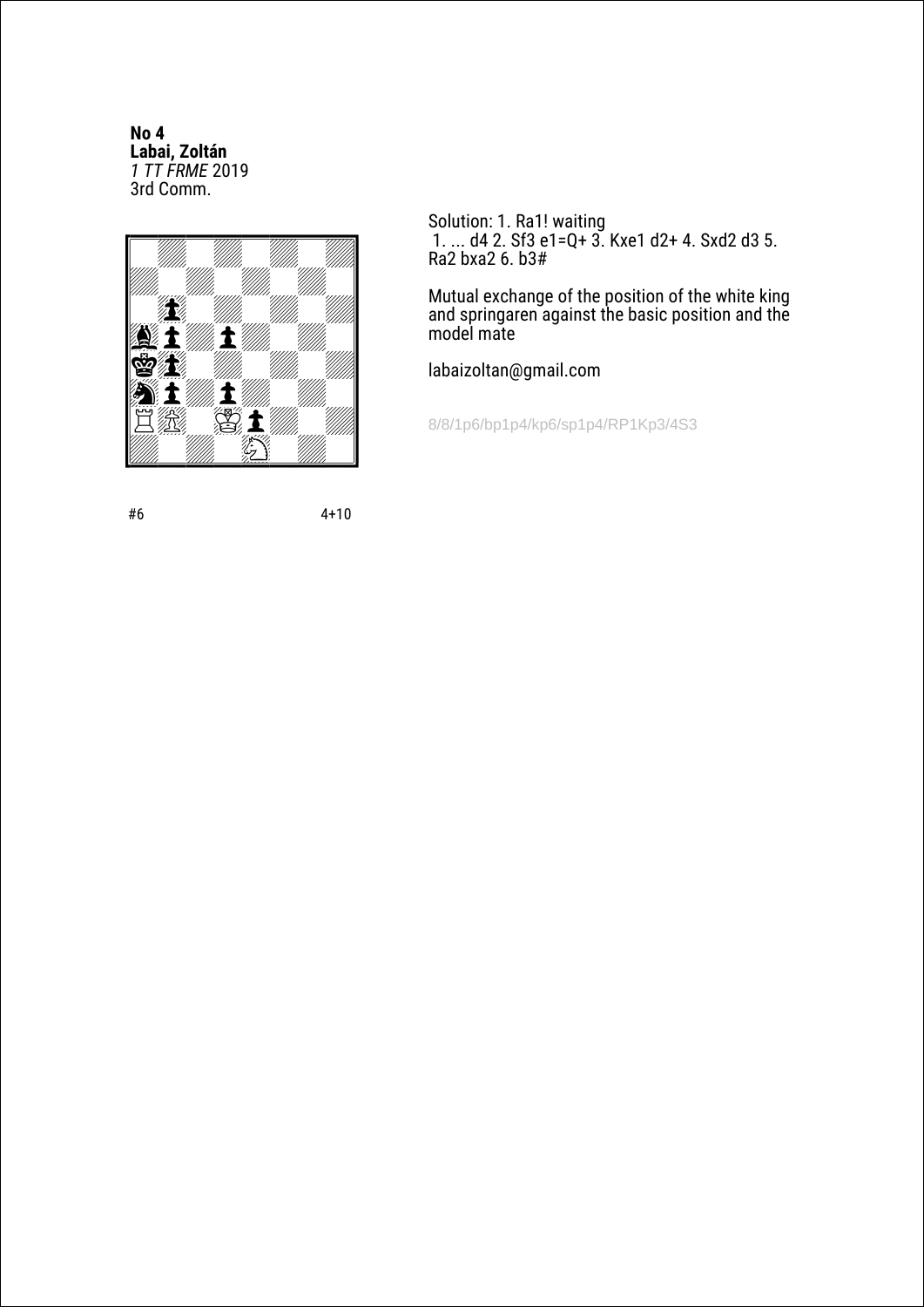**No 5 Labai, Zoltán** *Zadači i etudy* 2021 MT Sergej Zaharov HM



Solution: 1. Bc3! 2. Rxd3+ Ke4 3. Re3+ Kd5 4. Re5# 1. ... exd6 2. Sd7+ Qxd7 3. Rxc4+ Kd5 4. exd7# 1. ... g3/Rh3 2. Rxh4+ Kd5 3. Rd4+ Kxc5 4. axb4# Ke5 4. f4#

Battery game bishop rook

labaizoltan@gmail.com

1Sq5/4pB2/2pPP1P1/PbP1k1Kp/1rpR2pr/Pp1p4/5P2/B7

#4 12+12